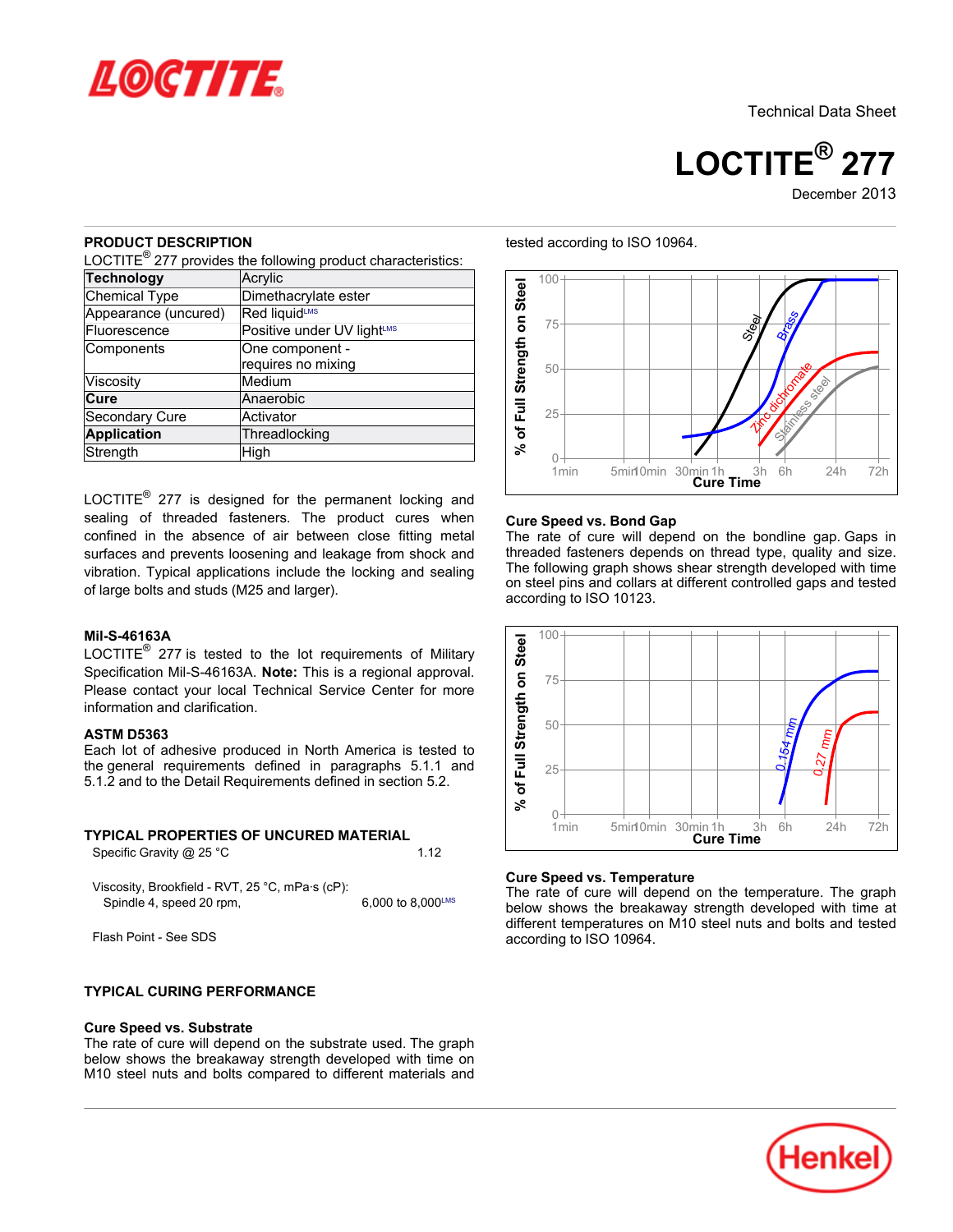

#### **Cure Speed vs. Activator**

Where cure speed is unacceptably long, or large gaps are present, applying activator to the surface will improve cure speed. The graph below shows the breakaway strength developed with time on M10 zinc dichromate steel nuts and bolts using Activator 7471™ and 7649™ and tested according to ISO 10964.



# **TYPICAL PROPERTIES OF CURED MATERIAL**

| <b>Physical Properties:</b>                    |                     |
|------------------------------------------------|---------------------|
| Coefficient of Thermal Expansion,              | $80 \times 10^{-6}$ |
| ISO 11359-2. K <sup>-1</sup>                   |                     |
| Coefficient of Thermal Conductivity, ISO 8302, | 0 1                 |
| $W/(m \cdot K)$                                |                     |
| Specific Heat, kJ/(kg·K)                       | 0.3                 |
|                                                |                     |

## **TYPICAL PERFORMANCE OF CURED MATERIAL**

| After 24 hours @ 22 °C                                |                         |             |
|-------------------------------------------------------|-------------------------|-------------|
| Breakaway Torque, ISO 10964:                          |                         |             |
| M <sub>10</sub> steel nuts and bolts                  | N·m<br>(lb.in.)         | 32<br>(280) |
| Prevail Torque, ISO 10964:                            |                         |             |
| M <sub>10</sub> steel nuts and bolts                  | N⋅m<br>$(lb.in.)$ (280) | 32          |
| Breakloose Torque, ISO 10964, Pre-torqued to 5 N·m:   |                         |             |
| M <sub>10</sub> steel nuts and bolts                  | N⋅m<br>$(Ib.in.)$ (340) | 38          |
| Max. Prevail Torque. ISO 10964. Pre-torqued to 5 N·m: |                         |             |

| M <sub>10</sub> steel nuts and bolts                             | N⋅m<br>$(lb.in.)$ (350)      | 40       |
|------------------------------------------------------------------|------------------------------|----------|
| Compressive Shear Strength, ISO 10123:<br>Steel pins and collars | $N/mm^2 \geq 9$ LMS<br>(psi) | (≥1,300) |

# **TYPICAL ENVIRONMENTAL RESISTANCE**

Cured for 1 week @ 22 °C Breakloose Torque, ISO 10964, Pre-torqued to 5 N·m: M10 zinc phosphate steel nuts and bolts:

### **Hot Strength**





### **Heat Aging**

Aged at temperature indicated and tested @ 22 °C

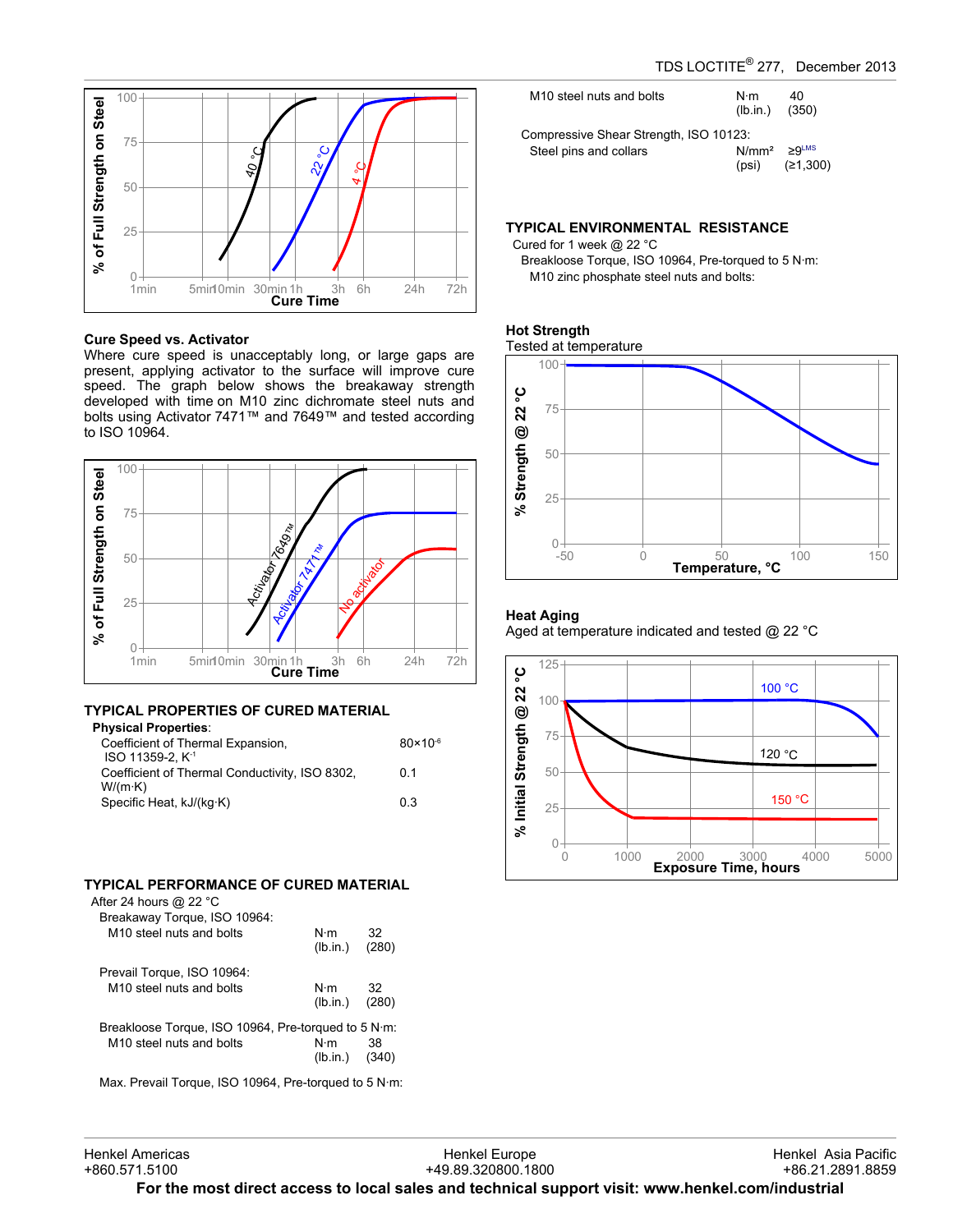## **Chemical/Solvent Resistance**

Aged under conditions indicated and tested @ 22 °C.

|                                |     | % of initial strength |      |       |
|--------------------------------|-----|-----------------------|------|-------|
| <b>Environment</b>             | °C  | 100 h                 | 500h | 1000h |
| Motor oil (MIL-L-46152)        | 125 | 100                   | 100  | 100   |
| Unleaded gasoline              | 22  | 100                   | 100  | 100   |
| <b>Brake fluid</b>             | 22  | 100                   | 100  | 100   |
| Water/glycol 50/50             | 87  | 90                    | 90   | 90    |
| Acetone                        | 22  | 95                    | 95   | 95    |
| Ethanol                        | 22  | 95                    | 95   | 95    |
| Sodium hydroxide, 10%          | 40  | 100                   | 100  | 70    |
| Hydrochloric acid, 10%         | 40  | 100                   | 100  | 100   |
| $\overline{\sf DEF}$ (AdBlue®) | 22  |                       | 110  | 115   |

### **GENERAL INFORMATION**

**This product is not recommended for use in pure oxygen and/or oxygen rich systems and should not be selected as a sealant for chlorine or other strong oxidizing materials.**

**For safe handling information on this product, consult the Safety Data Sheet (SDS).**

Where aqueous washing systems are used to clean the surfaces before bonding, it is important to check for compatibility of the washing solution with the adhesive. In some cases these aqueous washes can affect the cure and performance of the adhesive.

This product is not normally recommended for use on plastics (particularly thermoplastic materials where stress cracking of the plastic could result). Users are recommended to confirm compatibility of the product with such substrates.

### **Directions for use:**

### **For Assembly**

- 1. For best results, clean all surfaces (external and internal) with a LOCTITE $^{\circledR}$  cleaning solvent and allow to dry.
- 2. If the material is an inactive metal or the cure speed is too slow, spray all threads with Activator 7471™ or 7649™ and allow to dry.
- 3. To prevent the product from clogging in the nozzle, do not allow the tip to touch metal surfaces during application.
- 4. **For Thru Holes**, apply several drops of the product onto the bolt at the nut engagement area.
- 5. **For Blind Holes**, apply several drops of the product down the internal threads to the bottom of the hole.
- 6. **For Sealing Applications**, apply a 360° bead of product to the leading threads of the male fitting, leaving the first thread free. Force the material into the threads to thouroughly fill the voids. For bigger threads and voids, adjust product amount accordingly and apply a 360° bead of product on the female threads also.
- 7. Assemble and tighten as required.

### **For Disassembly**

1. Apply localized heat to nut or bolt to approximately 250 °C. Disassemble while hot.

### **For Cleanup**

1. Cured product can be removed with a combination of soaking in a Loctite solvent and mechanical abrasion such as a wire brush.

### **Loctite Material SpecificationLMS**

LMS dated September 1, 1995. Test reports for each batch are available for the indicated properties. LMS test reports include selected QC test parameters considered appropriate to specifications for customer use. Additionally, comprehensive controls are in place to assure product quality and consistency. Special customer specification requirements may be coordinated through Henkel Quality.

### **Storage**

Store product in the unopened container in a dry location. Storage information may be indicated on the product container labeling.

**Optimal Storage: 8 °C to 21 °C. Storage below 8 °C or greater than 28 °C can adversely affect product properties**. Material removed from containers may be contaminated during use. Do not return product to the original container. Henkel Corporation cannot assume responsibility for product which has been contaminated or stored under conditions other than those previously indicated. If additional information is required, please contact your local Technical Service Center or Customer Service Representative.

#### **Conversions**

 $(^{\circ}C$  x 1.8) + 32 =  $^{\circ}F$ kV/mm x 25.4 = V/mil  $mm / 25.4 = inches$  $\mu$ m / 25.4 = mil  $N \times 0.225 = lb$ N/mm  $x$  5.71 = lb/in  $N/mm<sup>2</sup>$  x 145 = psi MPa x 145 = psi  $N·m \times 8.851 = lb·in$  $N·m \times 0.738 = lb·ft$  $N·mm \times 0.142 = oz·in$  $mPa·s = cP$ 

#### **Note:**

The information provided in this Technical Data Sheet (TDS) including the recommendations for use and application of the product are based on our knowledge and experience of the product as at the date of this TDS. The product can have a variety of different applications as well as differing application and working conditions in your environment that are beyond our control. Henkel is, therefore, not liable for the suitability of our product for the production processes and conditions in respect of which you use them, as well as the intended applications and results. We strongly recommend that you carry out your own prior trials to confirm such suitability of our product.

Any liability in respect of the information in the Technical Data Sheet or any other written or oral recommendation(s) regarding the concerned product is excluded, except if otherwise explicitly agreed and except in relation to death or personal injury caused by our negligence and any liability under any applicable mandatory product liability law.

In case products are delivered by Henkel Belgium NV, Henkel Electronic<br>Materials NV, Henkel Nederland BV, Henkel Technologies France SAS and **Henkel France SA please additionally note the following:** 

In case Henkel would be nevertheless held liable, on whatever legal ground, Henkel's liability will in no event exceed the amount of the concerned delivery.

#### **In case products are delivered by Henkel Colombiana, S.A.S. the following disclaimer is applicable:**

The information provided in this Technical Data Sheet (TDS) including the recommendations for use and application of the product are based on our knowledge and experience of the product as at the date of this TDS. Henkel is, therefore, not liable for the suitability of our product for the production processes and conditions in respect of which you use them, as well as the intended applications and results. We strongly recommend that you carry out your own prior trials to confirm such suitability of our product.

Any liability in respect of the information in the Technical Data Sheet or any other written or oral recommendation(s) regarding the concerned product is excluded, except if otherwise explicitly agreed and except in relation to death or personal injury caused by our negligence and any liability under any applicable mandatory product liability law.

**In case products are delivered by Henkel Corporation, Resin Technology Group, Inc., or Henkel Canada Corporation, the following disclaimer is applicable:**

| <b>Henkel Americas</b>                                                                           | Henkel Europe      | Henkel Asia Pacific |  |  |
|--------------------------------------------------------------------------------------------------|--------------------|---------------------|--|--|
| +860.571.5100                                                                                    | +49.89.320800.1800 | +86.21.2891.8859    |  |  |
| For the most direct access to local sales and technical support visit: www.henkel.com/industrial |                    |                     |  |  |